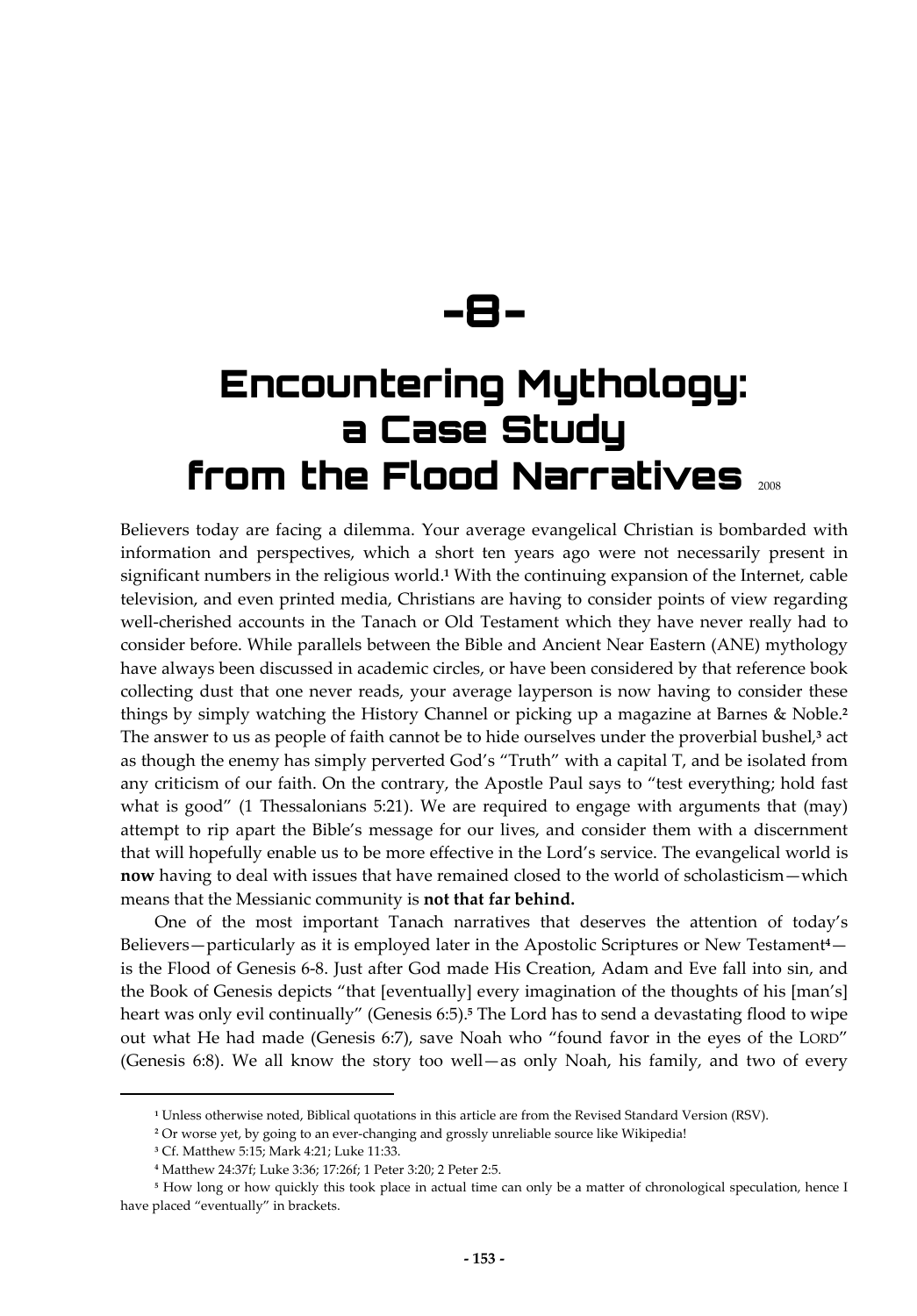animal were spared. But what many do not know is that there are other Ancient Near Eastern accounts *which portray a significant flood*, somehow inflicting damage on the world—that may or may not parallel what we see in Genesis. What we are to do with these accounts, the role that they play in relationship to Genesis 6-8, and what they mean have baffled many interpreters. Some believe that the ANE myths appeared first, and were later adapted by the Ancient Hebrews in the compilation of the Torah. Others believe that the ANE myths are distorted forms of the true Biblical account. And others, not surprisingly, are confused and do not know what to believe, avoiding the subject altogether.

Evangelical scholarship is just now having to catch up in its engagement with ANE mythology and the Bible, and no person needs to be uninformed or ignorant any more. This is especially true of a Messianic movement that claims our Heavenly Father is in the process of restoring the Torah to His people, yet is often ignorant of arguments against its trustworthiness that have been around since the mid-Nineteenth Century.

#### **What is the debate over the Flood?**

It can come as quite a shock to some of your average Bible readers to encounter a statement like, "The Biblical account is superficially similar to the Babylonian Gilgamesh Epic."**<sup>6</sup>** Most people do not know what to do about this suggestion, and having to answer possible questions that come forth from it is a significant reason why many Christian pastors have been reluctant to teach on the (early) Old Testament. If not addressed appropriately by a pastor or Bible teacher, it can shake the faith of the naïve. It is not proper for today's Body of Messiah to avoid a significant part of the Bible because leaders are unprepared, or even unable—or worse yet unwilling—to answer the difficult questions of those they must serve. We must be engaged with the discussion! The Messianic movement has emerged because people want to engage with the Torah and Tanach, but even we (at least on the whole) are significantly unprepared today to dialogue with the arguments levied against these Scriptures.

Biblical scholars over the past century (both Christian *and* Jewish) have long recognized some kind of connection between the Flood of Genesis 6-8 and the Atrahasis and Gilgamesh Epics, the two pieces of ANE mythology most widely considered. Atrahasis "contains an account of the creation of humankind and the flood,"<sup>7</sup> whereas Gilgamesh just concerns a flood. How much of a connection there is between these stories and the Biblical account, however, can be debated.

Many will simply claim that Atrahasis, Gilgamesh, and any other ANE accounts are distortions (or even perversions) of the (true) Flood story seen in Scripture. Others, such as John Goldingay, will assert that there are important connections between these not just in Genesis but elsewhere: "In *Atrahasis*, the noise humanity makes disturbs the gods and provokes their wrath. In Exodus it provokes God's intervention on their behalf."**<sup>8</sup>** Still, a third way of looking at this may be proposed by Umberto Cassuto in his defense of Mosaic authorship of the Pentateuch. He says, "before the Torah was written, numerous traditions relating to the beginning of the world's history and the earliest generations" "were undoubtedly current among the Israelites," referring to a Rabbinic view that the Ancient Israelites possessed scrolls

**<sup>6</sup>** Bernhard W. Anderson, "Genesis," in Herbert G. May and Bruce M. Metzger, eds., *The New Oxford Annotated Bible With the Apocrypha*, RSV (New York: Oxford University Press, 1977), 8.

**<sup>7</sup>** J.H. Walton, "Flood," in *Dictionary of the Old Testament Pentateuch*, 315.

**<sup>8</sup>** John Goldingay, *Old Testament Theology: Israel's Gospel* (Downers Grove, IL: InterVarsity, 2003), 301.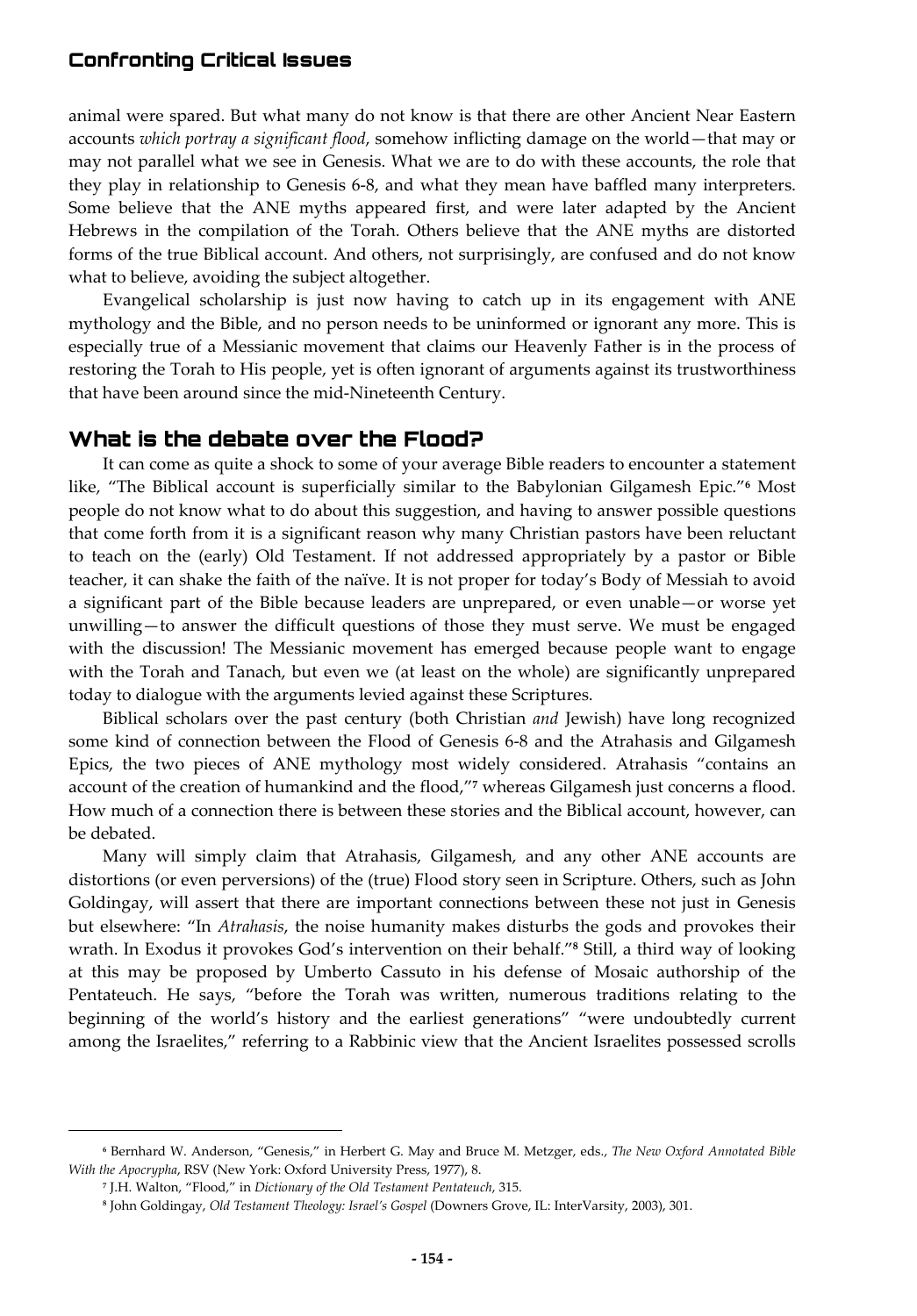of historical information while in Egypt.**<sup>9</sup>** From his point of view, this data had to be sifted through and considered when the Torah was being composed.

While complicated arguments will be put forward by both liberals and conservatives, the "Which came first…" question simply lacks its following clause: "the chicken or the egg?" It seems clear enough that the information for the Flood account, whether seen in the Biblical tradition or in ANE mythology, certainly dates from sometime during the Second or Third Millenniums B.C.E. Both what we see in Genesis 6-8, as well as in Atrahasis and Gilgamesh, portray people being killed by a flood of water. Yet the real question is not which came first, but *which conveys the unique message?* **Which of the dueling stories has "the edge"?** It is only when an interpreter can see the differences between these accounts, that he or she can decide which is more authentic. If today's pastor or Bible teacher can understand how to focus the layperson on the differing messages of the Scriptural account versus the ANE accounts, then this should be able to *strengthen the faith* of others, rather than getting people to doubt God's Word. The purpose of what a good pastor or teacher does is to get those he or she cares for to know "The LORD is our God, the LORD alone" (Deuteronomy 6:4, NRSV).

#### **What does Genesis 6-8 say?**

Many people who are confused by the debate between the Bible and ANE mythology are sadly not that familiar with what the Scriptural account actually communicates. And, this can be then compounded by pastors whose teachings and sermons are so focused on the New Testament that they may not have read Genesis for a long time. Getting a big picture view of the Flood narrative of Genesis 6-8 is imperative, so we can then compare and contrast its message to any paralleling stories.

The narrative begins by describing the corruption brought by a group known as the Nephilim (נִפְלִים, Genesis 6:1-4). While there is endless debate over who these were, ranging from powerful men to fallen angels, the point of the text is that "The LORD saw how great was man's wickedness on earth, and how every plan devised by his mind was nothing but evil all the time" (Genesis 6:5, NJPS). Seeing that *kol-yetzer machshevot l'bo raq ra* ( $\tau$ יצר מחשבת לבו רק רע לָכֶל), "all purpose (of) thoughts his heart only evil" (my translation), "the LORD was sorry that he had made man on the earth, and it grieved him to his heart" (Genesis 6:6). What He had previously decreed as *tov meod* (dic circo (טוֹב מָאֹר) or "very good" (Genesis 1:31), had now been utterly corrupted by sin, and so God says "I will blot out man whom I have created from the face of the ground" (Genesis 6:7a). For whatever reason, God's judgment would also be severe enough to involve not only humans, but also "beast and creeping things and birds of the air" (Genesis 6:7b), which presumably had, or at least could have been corrupted, by human evil as well. But not all would be judged, as "Noah found grace**<sup>10</sup>** in the eyes of the LORD" (Genesis 6:9, KJV).

It is from this point that Noah is instructed why he must build the ark that will contain the survivors from the coming catastrophe: "the earth was corrupt in God's sight, and the earth was filled with violence [lawlessness, NJPS]" (Genesis 6:11). God gives him the specifications and dimensions that He wants this ark to be (Genesis 6:14-16) and how animals were to be collected (Genesis 6:19-21). The main reason that Noah, and by extension his family, is preserved, is *kiotkha ra'iti tzadik l'fnai* (yn:p'l . qyD Ic; ytiyair" ^t.ao-yKi): "because you are righteous before me" (Genesis 7:1). The narrative then details how great rains would come for seven days (Genesis 7:4, 11-23), and how Noah obeyed the instructions given to him (Genesis 7:5) being the only survivor

**<sup>9</sup>** Umberto Cassuto, *The Documentary Hypothesis and the Composition of the Pentateuch* (Jerusalem: Shalem Press, 2006), pp 121, 122.

**<sup>&</sup>lt;sup>10</sup>** Heb. *chen* ("[7]; Grk. LXX *charis* (χάρις).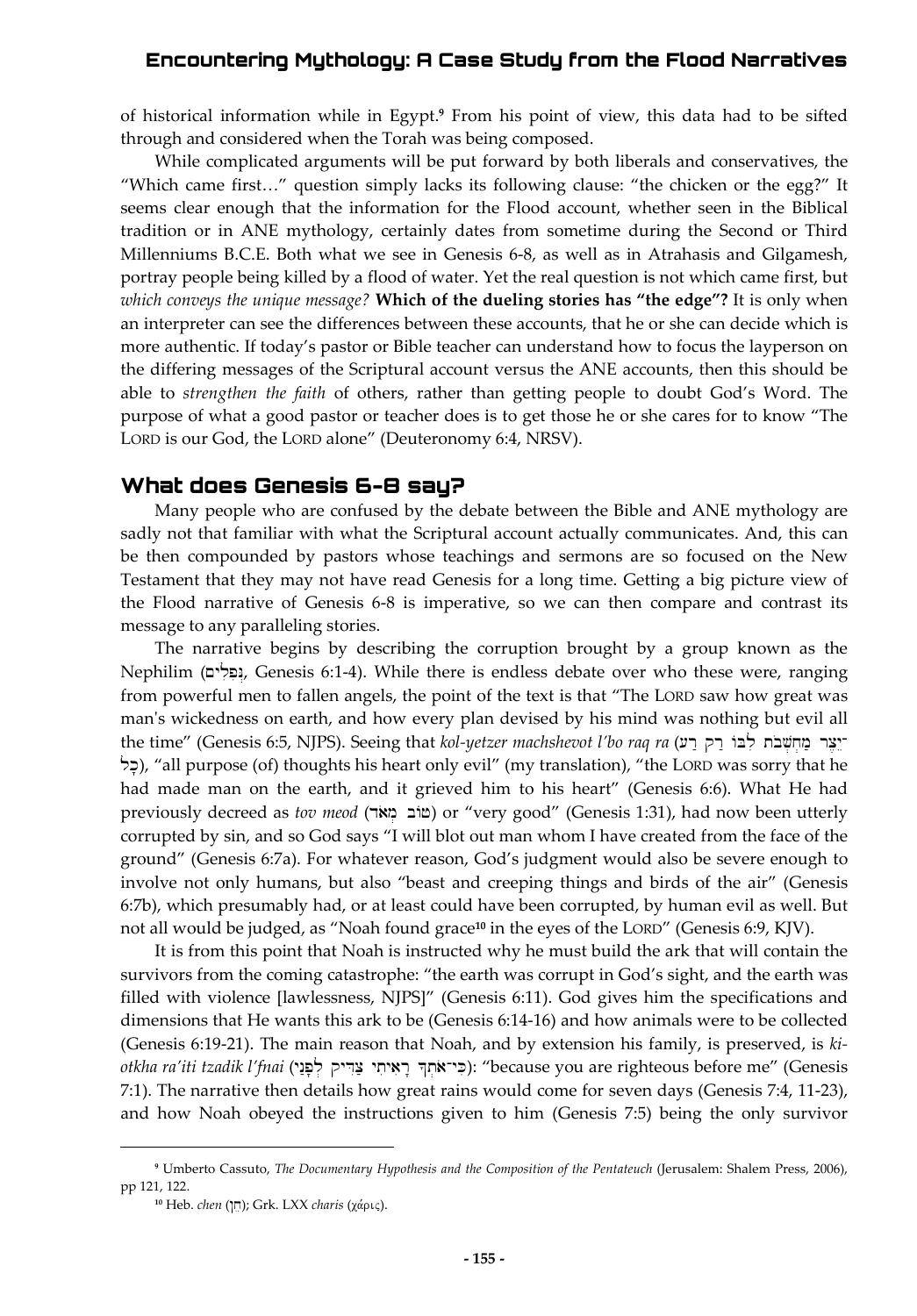(Genesis 7:23b). After a period of time, the rains stopped and the floodwaters receded enough for the ark Noah had built to come to rest "upon the mountains of Ararat" (Genesis 8:4). The judgment of wiping out the corruption had been completed, and Noah and his family are given the task of repopulating what God had destroyed (Genesis 8:13-19). Noah thanks God for His faithfulness toward him by building an altar and offering sacrifices (Genesis 8:20-21).

This is by no means a detailed summary of the Genesis Flood account, but what it does is beg the question of *why* God had to send it. Many when first reading Genesis 6-8 try to immediately ask the questions of *how* the Flood took place, attempting to find the empirical evidence that it occurred, tallying how many animal species were actually on the Ark, or even trying to find where Noah's Ark itself may be in modern-day Turkey. Sadly, the most significant engagement many have had with this issue has been with a felt-board and stuffed animals in Sunday school, and many are unable to understand what Noah's Flood actually teaches us. The narrative of the Noadic Flood in Genesis is not about some teddy bear story, nor is it to give any of us a geology lesson. The Flood account of Genesis is to present us with the first **theology of judgment** that we see in Scripture.

Conservatives are divided whether the Flood of Genesis 6-8 was a worldwide flood, or a regional flood—but such debates should *only* be considered after the actual questions that the text asks are answered. Genesis 6:17 says that God sent the Flood *al-ha'eretz* (עֲל-הָאָרֵץ) or "upon the earth/land," and *kol-basar asher-bo ruach chayim mi'tachat ha'shamayim* (הַיְחָים מַתְּחַת הַשָּׁמַיִם וֹבִל־בִּשֶׂר אֲשֶר־בּוֹ), "all flesh that in it (has) breath (of) life from under the heavens" (my translation). What this might mean is open to diverse views, considering the fact that later, when Joseph is serving the Egyptian Pharaoh in Genesis 41:56, a famine struck *al kol-pnei*   $ha'eretz$  (עַל כְּל־פְּנֵי הָאָרִץ) or "all the face of the earth" (NASU), which the text clearly indicates to be regional to the Ancient Near East. When we consider this, certainly from the perspective of those who participated in the Flood of Genesis 6-8, it was "worldwide" encompassing the world that they knew. The stress point of the Apostle Peter is that in the Flood it was eight human beings saved from a disaster that affected all of humanity (1 Peter 3:20; 2 Peter 2:5).**<sup>11</sup>**

Walter C. Kaiser is right to conclude, "The point is that Scripture is anxious only to teach that it was God's judgment on all mortals living on earth except the eight on the ark. On the other matters we must await more information."**<sup>12</sup>** As it is said very clearly from the outset: "the wickedness of humankind was great in the earth" (Genesis 6:5, NRSV), and "the LORD regretted that He had made man on earth" (Genesis 6:6, NJPS), with the verb *nacham* (נחם) possibly meaning "to become remorseful" (Nifal, *HALOT*).**<sup>13</sup>** There is *no indication* anywhere in Genesis 6-8 that *God wanted* to send the Flood. Yet, because Noah is designated as the only person with any righteousness, He had no choice but to do it. Genesis 6:6 candidly says "He was grieved in His heart" (NASU). John H. Sailhamer reminds us,

"By making God the subject of the verbs in v.6, the author has shown that the grief and pain of man's sin was not something that only man felt. God himself was grieved over man's sin (v.7)."**<sup>14</sup>**

Indeed, each of us should be reminded that the Flood sent by God in Genesis 6-8 was ultimately humanity's own doing. While God is the agent of judgment, it was people falling

**<sup>11</sup>** For a further examination of this debate, consult Hugh Ross, *The Genesis Question: Scientific Advances and the Accuracy of Genesis*, second expanded edition (Colorado Springs: NavPress, 2001), pp 139-172.

**<sup>12</sup>** Walter C. Kaiser, Peter H. Davids, F.F. Bruce, Manfred T. Branch, *Hard Sayings of the Bible* (Downers Grove, IL: InterVarsity, 1996), pp 113-114.

**<sup>13</sup>** *HALOT*, 1:688.

**<sup>14</sup>** John C. Sailhamer, "Genesis," in Frank E. Gaebelein, ed. et. al., *Expositor's Bible Commentary* (Grand Rapids: Zondervan, 1990), 2:81.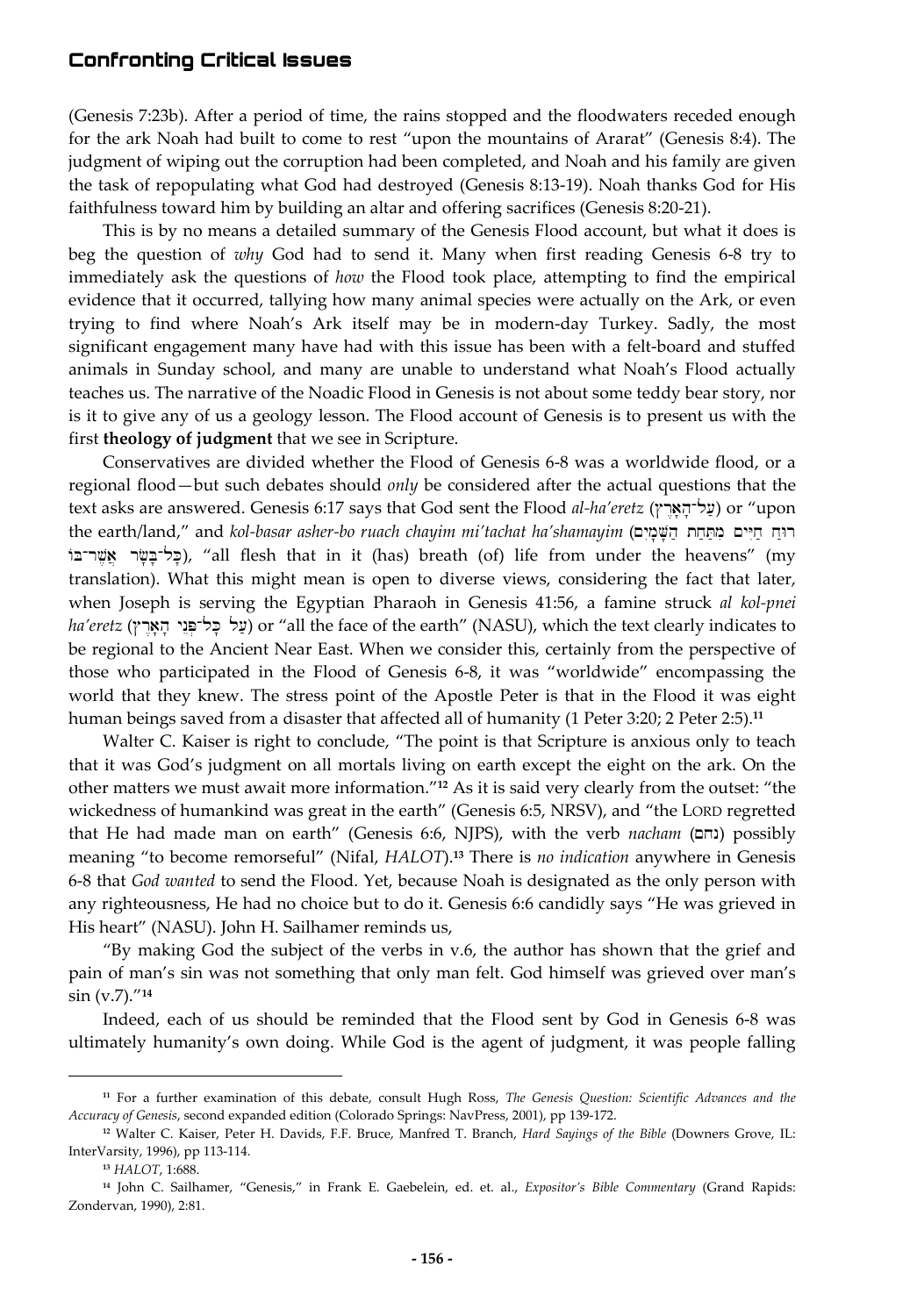into perverse activities that required Him to judge. This is why 2 Peter 2:5 can assert, "he brought a flood upon the world of the ungodly."**<sup>15</sup>**

### **What does the Epic of Gilgamesh say?**

The tablets of the Epic of Gilgamesh were discovered by British archaeologist A.H. Laynard between 1845-1851 in an excavation around the city of Nineveh, being sent to the British Museum for examination. George Smith produced a translation of these tablets in 1872, and published them in a report called the "Chaldean Account of the Deluge." Archaeologists often date the composition of the Epic of Gilgamesh anywhere from between 2000-1800 B.C.E.**<sup>16</sup>** This pre-dates the composition of the Pentateuch (if one accepts any kind of Mosaic authorship) by at least 300 years, presumably making these traditions present during the lifetime of Abraham. Many advocates of the JEDP documentary hypothesis**<sup>17</sup>** have considered the Mesopotamian stories to possibly be the sources behind our canonical account seen in Genesis 6-8.

While the overall story of the protagonist is portrayed as a warrior on a journey, the flood narrative of the Epic of Gilgamesh is what clearly stands out to anyone who reads it with a cursory knowledge of the Bible. This narrative opens with the gods complaining that the uproar of humankind is too loud for them to sleep: "'The uproar of mankind is intolerable and sleep is no longer possible by reason of the babel.' So the gods agreed to exterminate mankind."**<sup>18</sup>** The protagonist in the story is warned in a dream by the god Ea to build a bark from his house, which will be sure to save him in the midst of the disaster that is coming. Specifically, he is told "take up into the boat the seed of all living creatures."**<sup>19</sup>** The boat is then built, and the protagonist along with family and close friends load up themselves along with a great number of livestock. A great torrent of water is then unleashed from the gods: "Nergal pulled out the dams of the nether waters, Ninurta the war-lord threw down the dykes, and the seven judges of hell, the Annunaki, raised their torches, lighting the land with their livid flame. A stupor of despair went up to heaven when the god of the storm turned daylight to darkness, when he smashed the land like a cup."**<sup>20</sup>**

The consequences of this flood are actually interesting to read. It is said, "Even the gods were terrified at the flood, they fled to the highest heaven, the firmament of Anu; they crouched against the walls, cowering like curs."**<sup>21</sup>** The goddess Ishtar, in fact, relents over the decision to destroy humanity: "Alas the days of old are turned to dust because I commanded evil; why did I command this evil in the council of all the gods? I commanded wars to destroy the people, but are they not my people, for I brought them forth? Now like the spawn of fish they float in the ocean."**<sup>22</sup>** Such a dilemma is shared by the other gods: "The great gods of heaven and hell wept, they covered their mouths."**<sup>23</sup>** Having acted on a whim, the gods are now distraught at what they had done.

<sup>&</sup>lt;sup>15</sup> Grk. *kosmō asebōn* (κόσμω ἀσεβῶν); the emphasis seen in the genitive *asebōn* is "the world of ungodly people" (NLT). **<sup>16</sup>** Sandars, *The Epic of Gilgamesh*, pp 9-10.

**<sup>17</sup>** For a review, consult the entries for the Pentateuchal books (Genesis, Exodus, Leviticus, Numbers, Deuteronomy) in the author's workbook *A Survey of the Tanach for the Practical Messianic.*

**<sup>18</sup>** Sandars, *The Epic of Gilgamesh*, 108.

**<sup>19</sup>** Ibid.

**<sup>20</sup>** Ibid., 110.

**<sup>21</sup>** Ibid.

**<sup>22</sup>** Ibid.

**<sup>23</sup>** Ibid, 111.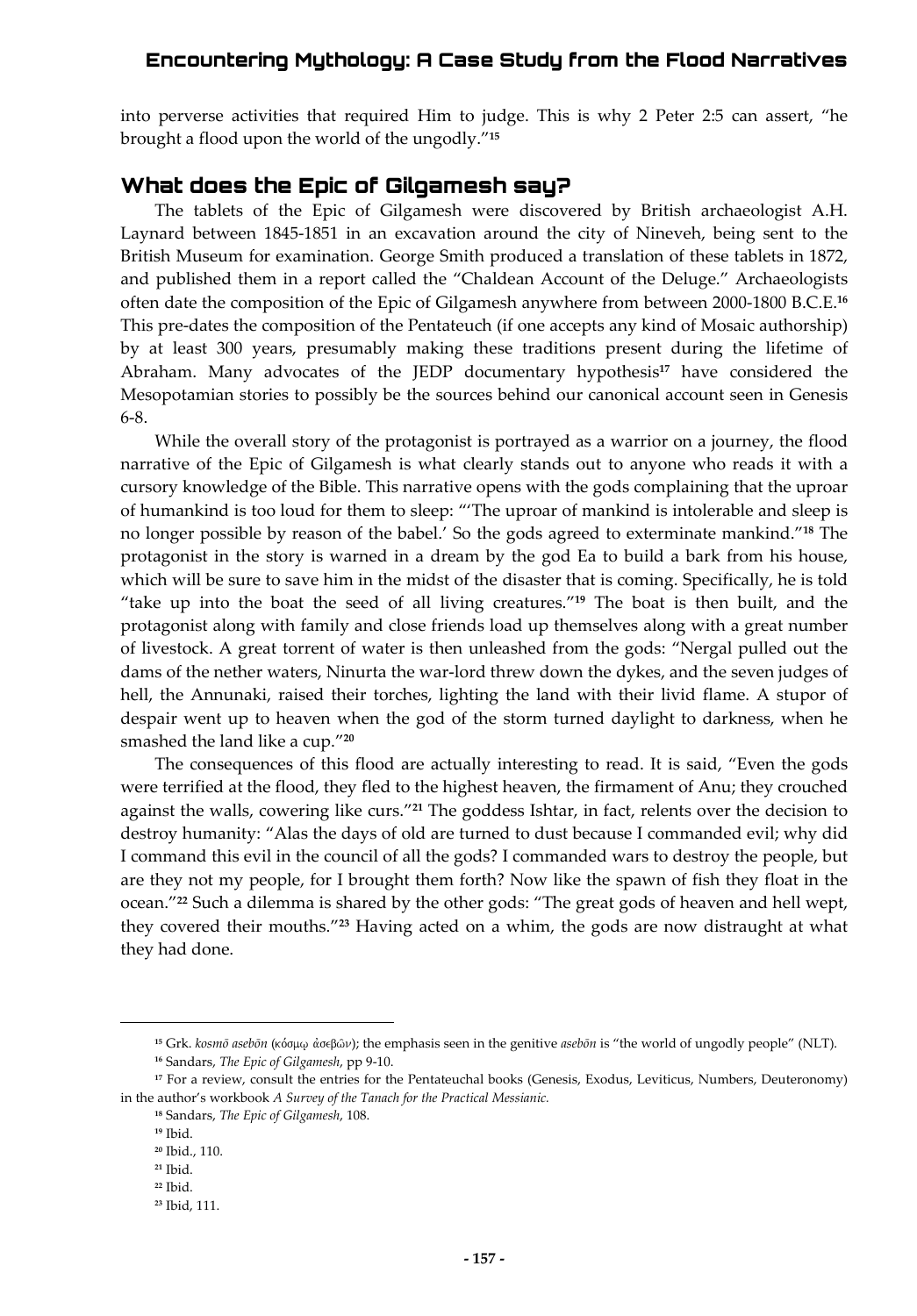### **Areas of agreement and disagreement**

Without going any further, an objective person can see some parallels between the Biblical Flood in Genesis 6-8, and this Mesopotamian account. Both involve the intention to eliminate humans via water. Both involve some kind of large boat on which the protagonist will place his family, animals, and supplies. Both involve widescale death and ecological devastation. And, both involve some kind of regret by the deity/deities afterwards. Gordon J. Wenham indicates, "there are remarkable similarities between the Mesopotamian and biblical accounts of the flood, so close in some cases that it has been alleged that the biblical tale is based on the Mesopotamian."**<sup>24</sup>** And, a lay interpreter with no more information, or a pastor who is unfamiliar with this and can not answer direct questions, could now possibly decide that his or her Bible is based on repackaged ANE mythology and is thus untrustworthy.

It is actually not in the areas of building some kind of boat, collecting animals, or large torrents of water that sets apart Genesis 6-8 from the Epic of Gilgamesh. The reason that the Genesis 6-8 account is unique is found in the *why* of the Flood. In the Epic of Gilgamesh, we specifically see that the reason the gods devastate the world is because it has gotten too loud and boisterous for them to sleep. "[T]he original intention of the gods was to decimate the numbers of humankind so as to reduce the noise level (whatever the noise represents). When those strategies fail to produce the desired result, the flood is sent to destroy humanity completely."**<sup>25</sup>** The gods are portrayed as being those who act exactly like the impulsive human beings that are annoying them, and without thought they make a decision to wipe them all out to silence a distraction. The flood in the Epic of Gilgamesh is sent to wipe out an infestation, no different than how an anthill or a basement infested by rats would be visited by an exterminator. Wenham asserts that there is a "monotheistic moralism [in Genesis] that informs the biblical narrative over against the caprice, self-interest, and weakness of the Mesopotamian gods and goddesses."**<sup>26</sup>** In Genesis, the Lord is clearly in control of His faculties.

The reason for the Biblical Flood is clearly stated as being the constant evil of human beings (Genesis 6:5), and God does not by any means act as though He wants to judge them (Genesis 6:6). Genesis 6:11 is quite specific: *timalei ha'aretz chamas* (הִמַּלֵא הָאָרֶץ חָמָם, with Nahum M. Sarna remarking, "From the divine enactments for the regulation of society after the Flood, detailed in chapter 9, it may be deduced that *ḥamas* [sm'x'] here refers predominantly to the arrogant disregard for the sanctity and inviolability of human life."**<sup>27</sup>** The problem that God has with humanity is not that it is noisy or loud; the problem is that it has gotten out of control and is engulfed in gross evil, with people likely showing great harm toward one another (cf. Genesis 9:6). God's very nature as a perfect, everlasting, and just Creator demands that He do something about sin when it is present in His world. God's "flood is portrayed as an act of justice"**<sup>28</sup>** that is well-deserved for the offenders—toward whom He has been rather forbearing—rather than as the indiscriminate act of rashness as displayed by the Mesopotamian gods. The God who sends the Flood in Genesis sends it with a distinct purpose, ultimately to save those few of humanity who are still loyal and faithful to Him. The gods and goddesses of Mesopotamia just want to sleep, yet the Lord is One who "will neither slumber nor sleep" (Psalm 121:4).

**<sup>24</sup>** Gordon J. Wenham, "Genesis," in *ECB*, 43.

**<sup>25</sup>** Walton, "Flood," in *Dictionary of the Old Testament Pentateuch*, 319.

**<sup>26</sup>** Wenham, in *ECB*, 43.

**<sup>27</sup>** Sarna, *Genesis*, 51.

**<sup>28</sup>** Walton, "Flood," in *Dictionary of the Old Testament Pentateuch*, 319.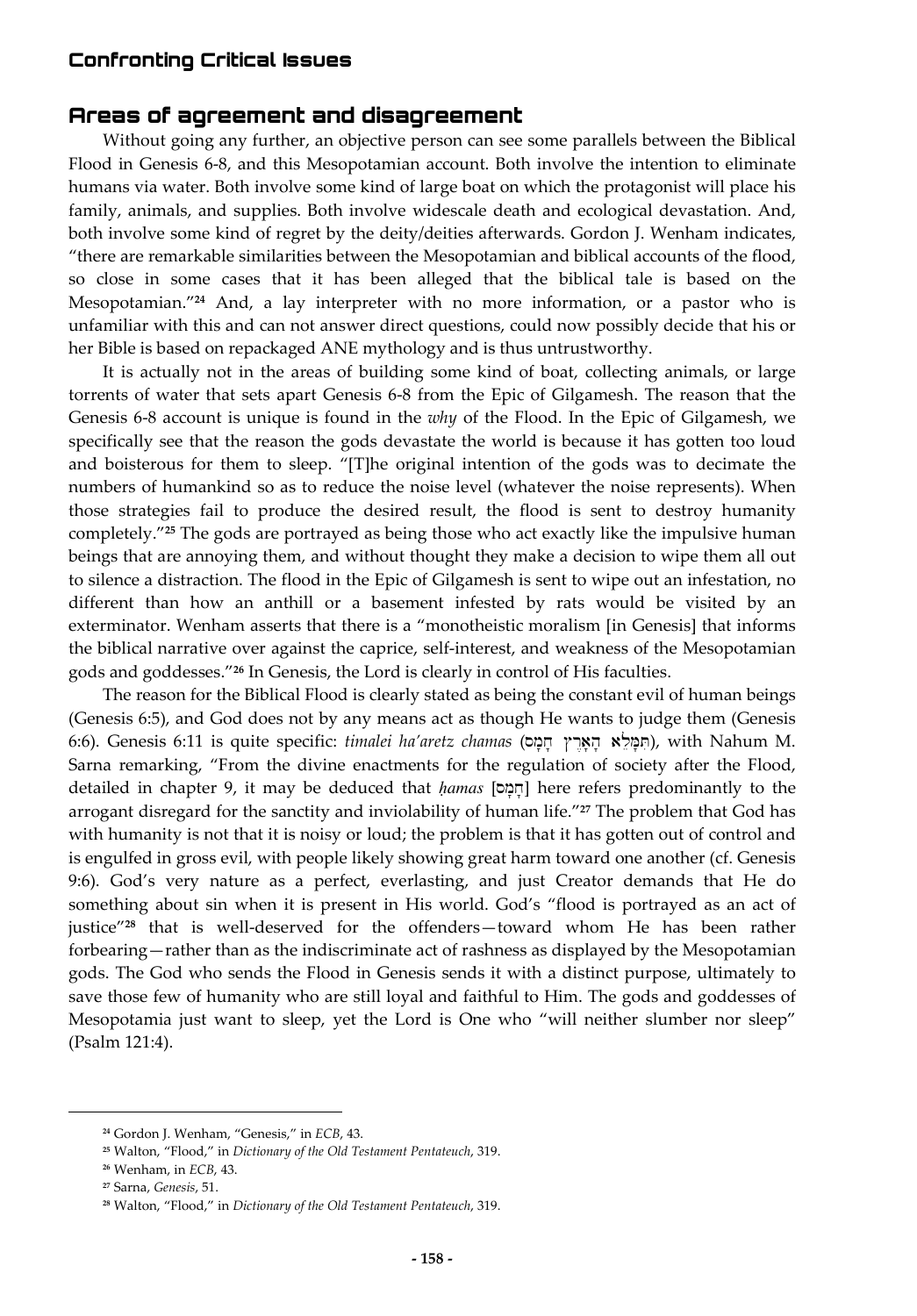To place this all in proper balance, though, while the God of the Genesis Flood acts differently than the gods and goddesses of Gilgamesh, not being impulsive, that is not to say that He is *completely* different from His human creatures. Goldingay validly reminds us, "The First Testament's understanding of God distances itself in some ways from that of other Middle Eastern peoples, yet it resists the temptation to ricochet too far from the later. We are persons like God, and therefore God can be portrayed as a person like us."**<sup>29</sup>** However, when the gods and goddesses unleash the torrents of water in Gilgamesh, they are severely frightened at what they have done, perhaps thinking that even they (as immortal beings!) will be engulfed by the water. In Genesis, God as Creator demonstrates no such fear over the water, as He entirely controls it for His distinct purpose. Yet, when the incident is over, He is sure to promise Noah, "I establish my covenant with you, that never again shall all flesh be cut off by the waters of a flood, and never again shall there be a flood to destroy the earth" (Genesis 9:11).

#### **How is Genesis 6-8 unique?**

It is undeniable that one of the reasons why many of today's pastors and Bible teachers do not want to teach about the Flood of Genesis 6-8 is precisely because it is a scene that invokes a great deal of negative imagery. We are not specifically told all of the kinds of sins that were committed to provoke the Flood; we are only told that the Flood was sent to stop it. When a person's engagement with the Flood has been colored by early childhood activities from Sunday school, it can be difficult to see the *whys* of the Flood, especially when issues like judgment or punishment of sin are never popular sermon topics. Yet, it is clear that Genesis 6-8 teaches us some important things about the character of God, the value that He places on the righteous, and the decisive nature of His judgment versus other gods who are portrayed as irrational. Who do we consider God to be? A ravaging maniac who wants to snuff out His creatures as a cosmic "Orkin man"? Or, one who cannot allow those who are truly loyal to Him to endure the hardship of having to be surrounded by evil?

## **The Flood and the Apostolic Scriptures**

The Apostolic Scriptures (New Testament) regard the themes communicated by the Flood to be very serious, as it certainly does not shy away from considering the justice of God enacted upon evil. Yeshua describes the period before the Flood to be similar to the time before His return, saying "They ate, they drank, they married, they were given in marriage, until the day when Noah entered the ark, and the flood came and destroyed them all" (Luke 17:27). Here, the emphasis of the Flood is not placed on any kind of geology or how large the Flood was, but instead only on the people who were judged. In a similar way, those who go on with their daily lives without any concern for the justice of God, will likewise be caught unaware and consumed at the Second Coming. As our Lord says, "For the coming of the Son of Man will be just like the days of Noah" (Matthew 24:37, NASU). While Yeshua could be reflecting on some opinions of the days before the Flood contemporary to the First Century, the analogy is one that need not be ignored: God's judgment will come suddenly to the unrighteous.

The Apostle Peter reflects on the importance of the Flood, asserting that "God's patience waited in the days of Noah, during the building of the ark, in which a few, that is, eight persons, were saved through water" (1 Peter 3:20). This *makrothumia* (μακροθυμία) or "longsuffering" (KJV) is not given any length of time—that is, between humanity's gross evil and God's intention to judge it—but in comparison to how long the Mesopotamian gods and

**<sup>29</sup>** Goldingay, 176.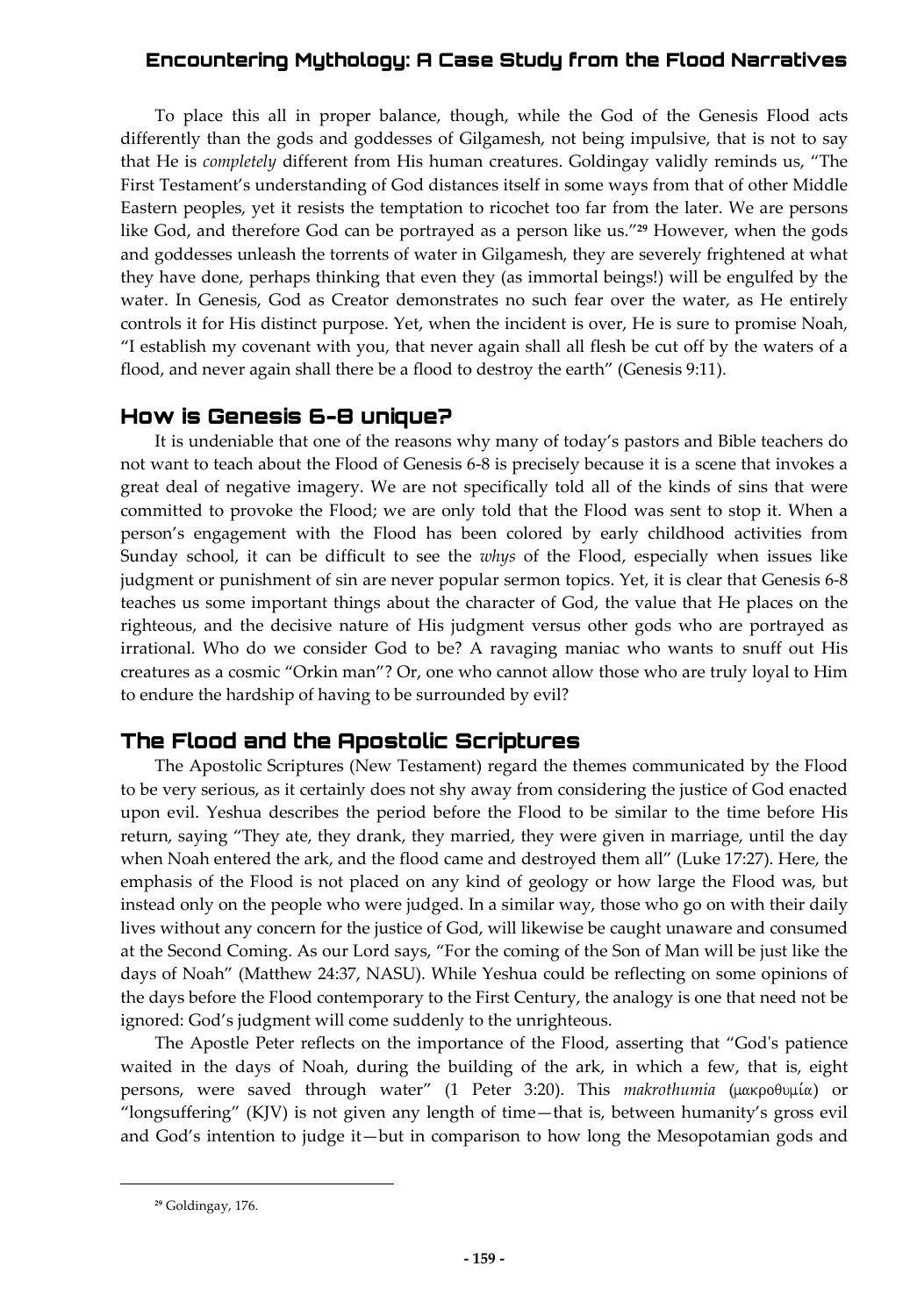goddesses waited to wipe out humanity, the character of the Lord should definitely stand out. While nothing is stated in Genesis to this effect, Noah is somehow considered to be "a herald of righteousness" (2 Peter 2:5). It may be doubtful that he was a "preacher" (NASU)**<sup>30</sup>** in the contemporary definition of the term, but his proper behavior certainly made him different than his neighbors, thus being a model for us to emulate.

The author of Hebrews also considers Noah to be a very important figure, telling us "By faith Noah, being warned by God concerning events as yet unseen, took heed and constructed an ark for the saving of his household; by this he condemned the world and became an heir of the righteousness which comes by faith" (Hebrews 11:17). He considers Noah's act of obedience to God's instruction to build the ark to actually be an act of faith, presumably connecting it to Noah being a man found righteous by Him (Genesis 6:9). Noah was told by God about the Flood that was coming, yet he probably did not understand what it was all about, nor how it was going to come about. (And ironically enough, people who read Genesis are still hardpressed to decide how it came about.)

As Believers, the Flood of Genesis 6-8 not only forms an important part of the primeval Biblical history, but it also tells us important things about the worldview of Yeshua the Messiah and His early followers. While it is certainly important to read the Flood narrative, and ask appropriate questions concerning why God sent the Flood and how the Genesis account differs from others seen in the ANE, it is also important for every Believer to know how the Genesis Flood is appropriated in the Apostolic Scriptures. From what we can see, it adds further dimensions for us understanding God's forbearance in judging sin, how such judgment will come unaware for those who are not alert, and also how Noah can be a definitive example of faith for us to follow. In a world (or even community of faith) that has largely forgotten the reality of sin—the Genesis 6-8 Flood is not something that pastors and Bible teachers should shy away from! If we want people to actually turn toward the Lord in repentance, the themes of Genesis 6-8 should form an integral part of the overall gospel experience.

## **How do we approach issues like this in the future?**

Avoiding the issue of the Genesis Flood, and not answering some of the (difficult) questions posed by people today, will not bode well for the Christian pastor who wants to make a difference for the Lord. It will certainly not bode well for the Messianic congregational leader whose teachings are primarily focused on the weekly Torah portion, yet who is unwilling to consider the Pentateuch against the world in which its events occurred. We need to be men and women—whether clergy or laity—who are informed about the similarities and differences of ANE mythology and the Scriptural record. When we do this, we often find that the Bible **has a significantly different message** than the competing accounts. Scripture often has a very targeted message that will teach us important things about the character of God, so when compared to the ancient gods or goddesses, reveal Him to be One who we can indeed trust.

The comparison between mythology and the Bible neither begins nor ends with the Genesis Flood; the Flood just happens to be one that a person may easily encounter. When we can adequately address all of the theological reasons surrounding something like the Flood, questions of where the story originated in history will inevitably arise. How we treat the Flood story with some level of integrity is certainly important for us to consider. If we believe that the Bible has some degree of reliability, and that supernatural events really do take place, then

<sup>&</sup>lt;sup>30</sup> Grk. kērux (κήρυξ).